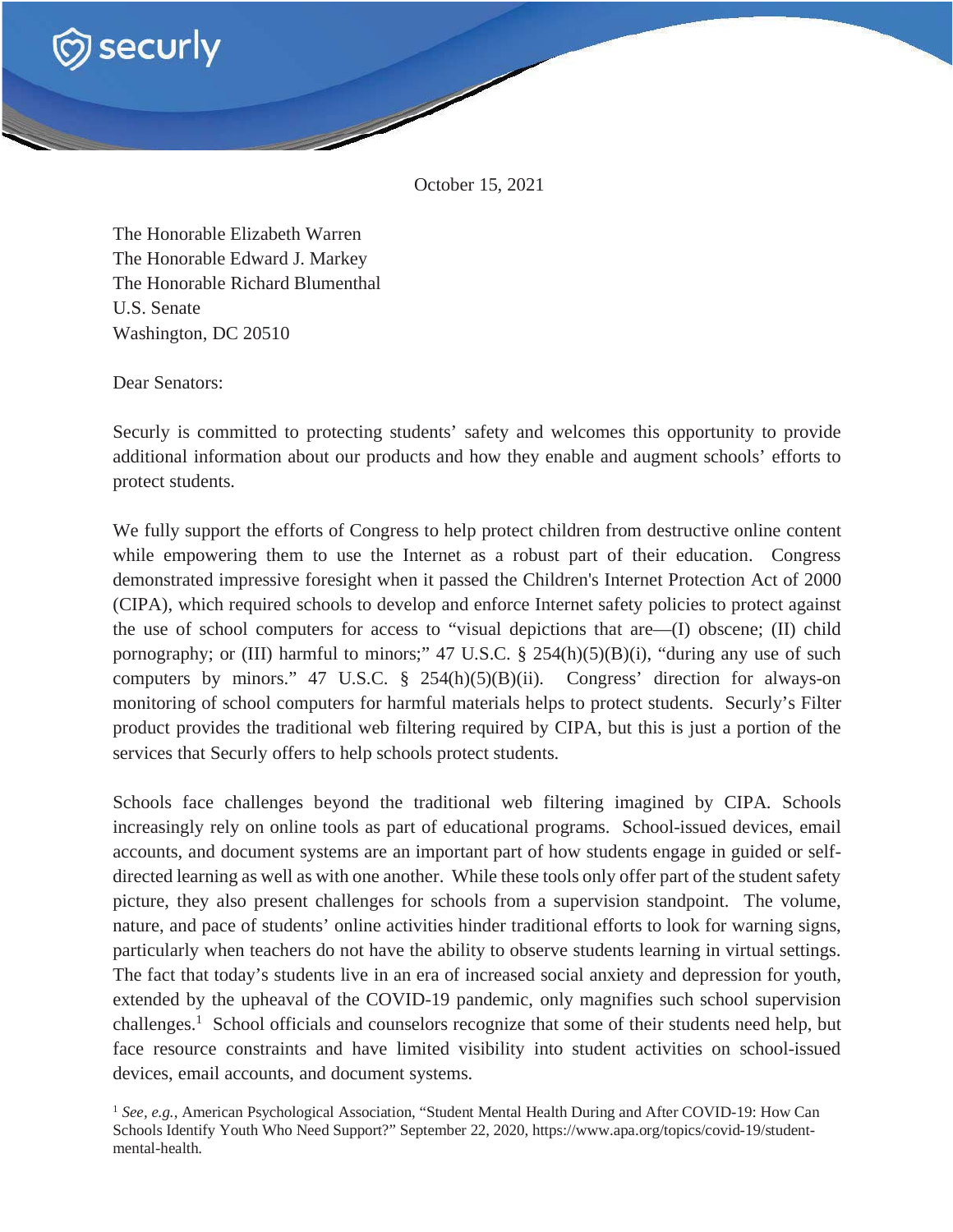

These concerns are the singular focus of Securly's Auditor and 24 offerings, which we offer not as CIPA compliance solutions but rather as tools that help schools monitor for indicators that could signal these behaviors. Auditor and 24 are not replacements for school-driven student safety programs. Instead, they supplement school programs and help schools catch warning signs before students suffer, uncovering student safety risks and concerns that might otherwise remain hidden from view.

We structure our flagging and alerting structures so that school administrators and officials are the focal point for alerting. Indeed, Securly's platform is both customizable and scalable by and for school officials. We offer our products and services in both public and private educational settings and work with schools to formulate protections that are consistent with the school's values whether they are socially conservative, religious schools or exemplars of progressive education. Each school decides which of our products or services to use, how to configure them, and how broadly to deploy them as a supplement to existing school safety programs.

Regardless of the particulars, our Auditor and 24 offerings focus on assisting schools with student protection and not policing student conduct writ large. Our offerings flag warning signs of cyber bullying, self-harm, and violence for schools, and with respect to 24, our in-house experts review and assess alerts for potential escalation with those warning signs in mind. The vast majority of the alerts relate to suicide, self-harm, or depression – areas where we are sure you share our passion to protect children. Our offerings are not designed to flag and escalate other types of suspicious student activity, and we partner closely with our schools to empower them to use our offerings as they deem appropriate.

Along those lines, we have carefully considered this country's broad and diverse school-age population in building our products and services. The Securly leadership and its nearly 200 employees are deeply committed to diversity within the Securly family and in the academic communities that Securly supports. Machine learning is without question a nascent technology. While we work continuously to learn and improve our products and services, we recognize that there are inherent nuances in assessing student activity for indicators of risk, which is why schools are a focal point of our alerting structure. We firmly believe that Auditor and 24 can serve as a key part of any school's student safety toolbox.

The information on the following pages is intended to respond to the Senators' specific inquiries. A few of the inquiries implicate sensitive and confidential business information. For these inquiries, we can provide responses verbally and on a confidential basis.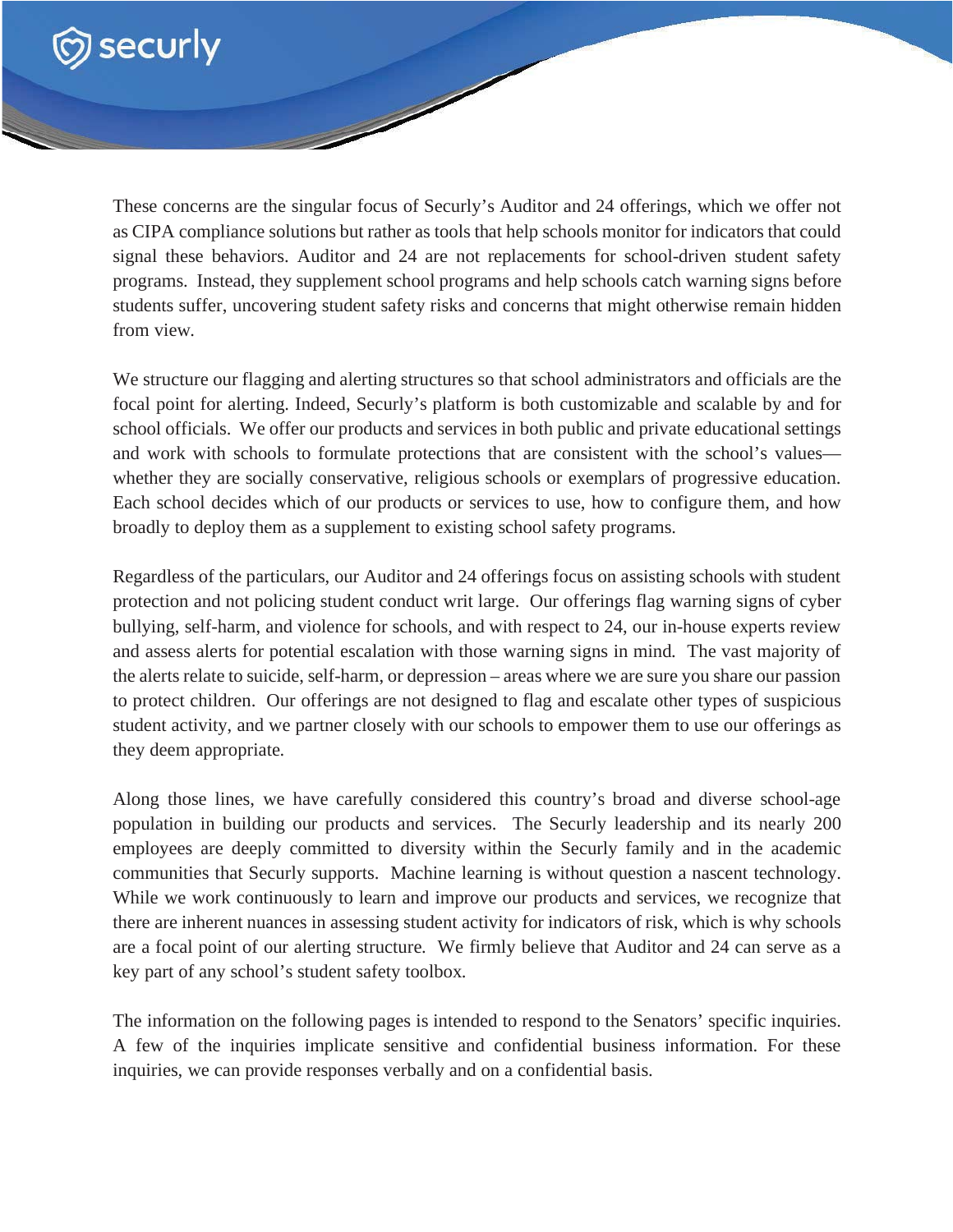

We look forward to continuing our dialogue with your offices.

Respectfully submitted,

Blackholm

Bharath Madhusudan CEO and Co-Founder Securly Inc.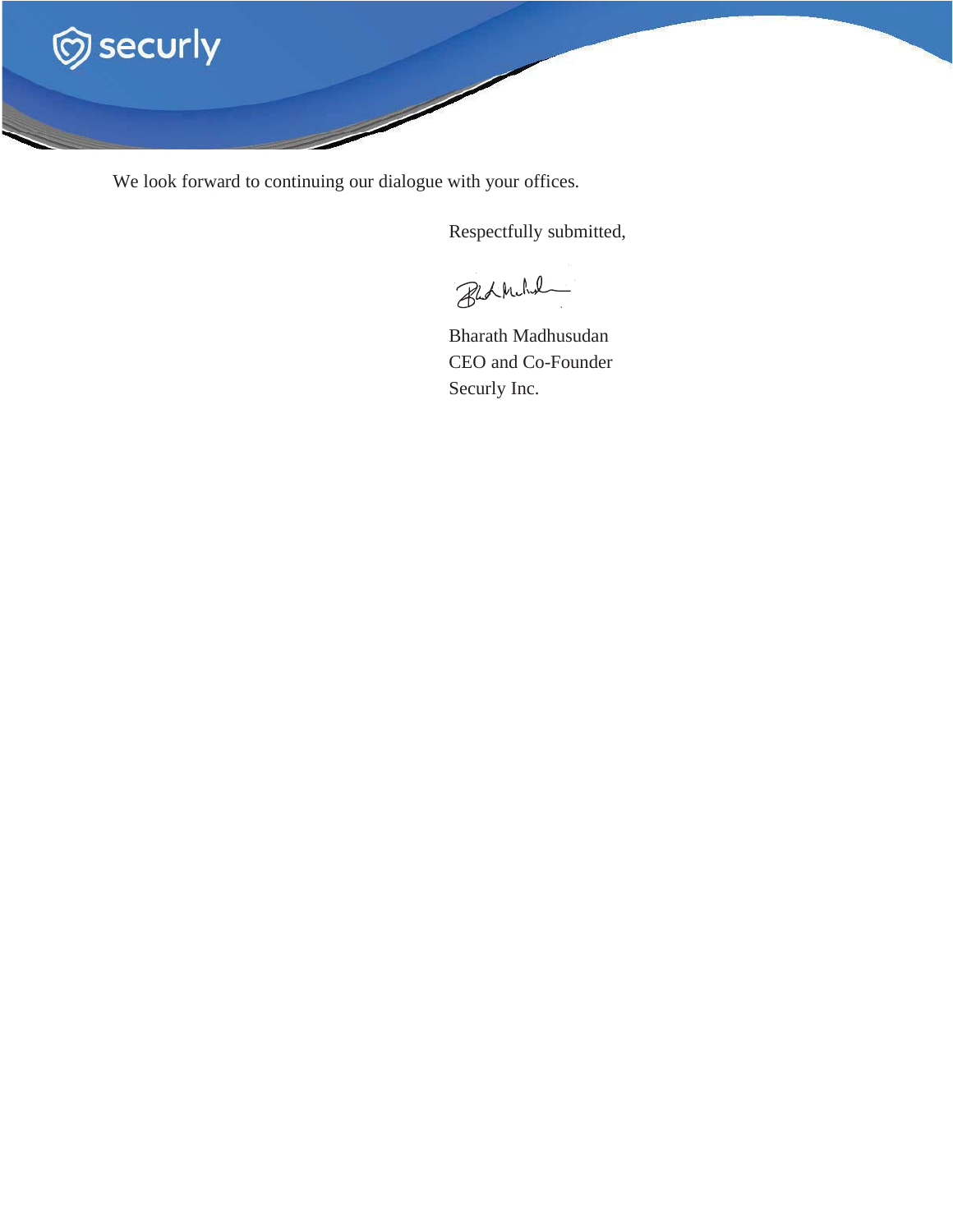

ි) securly

## **1. What student activity monitoring software has your company developed for use in school districts?**

Securly provides districts with two technology monitoring solutions that help deliver safer digital experiences for students.

Securly's Auditor solution uses our advanced natural language processing technology to monitor for cyberbullying, self-harm, and violence across multiple channels, including emails and documents. Auditor's notification tools then direct alerts, which are based on a risk score, to the appropriate contacts within a school district who can choose whether and how to act on the alert.

Securly's 24 solution provides schools with access to a team of trained specialists who analyze the alerts and notifications around the clock, correlating them across time and providing schools with visibility into their students' well-being. Any alerts requiring immediate action are escalated to specialists designated by the schools.

# **2. How do these products work to identify threats to or risks from students? Please describe the process for flagging content, including the use of artificial intelligence and human reviews; how those flags are reported to schools, law enforcement, or other entities; and what procedures are in place to protect students.**

Auditor uses a multi-pronged approach to identify students at risk of harming themselves or others. We combine natural language processing and sentiment analysis to flag content related to cyberbullying, self-harm, and violence based on a correlated and synthesized risk score. Flagged activities are sent via email to designated school contacts trained to appropriately handle these alerts in accordance with district guidelines.

If a district uses Securly's 24 services, alerts are evaluated by our trained specialists. Depending on the urgency of the alert, our trained specialists reach out to the district's designated contact via SMS, call, or email. In select cases, districts prefer that we contact public safety agencies directly in lieu of a district contact. In these instances, we inform public safety agencies that we have a reason to believe a student may need help, and we request that they perform a welfare check.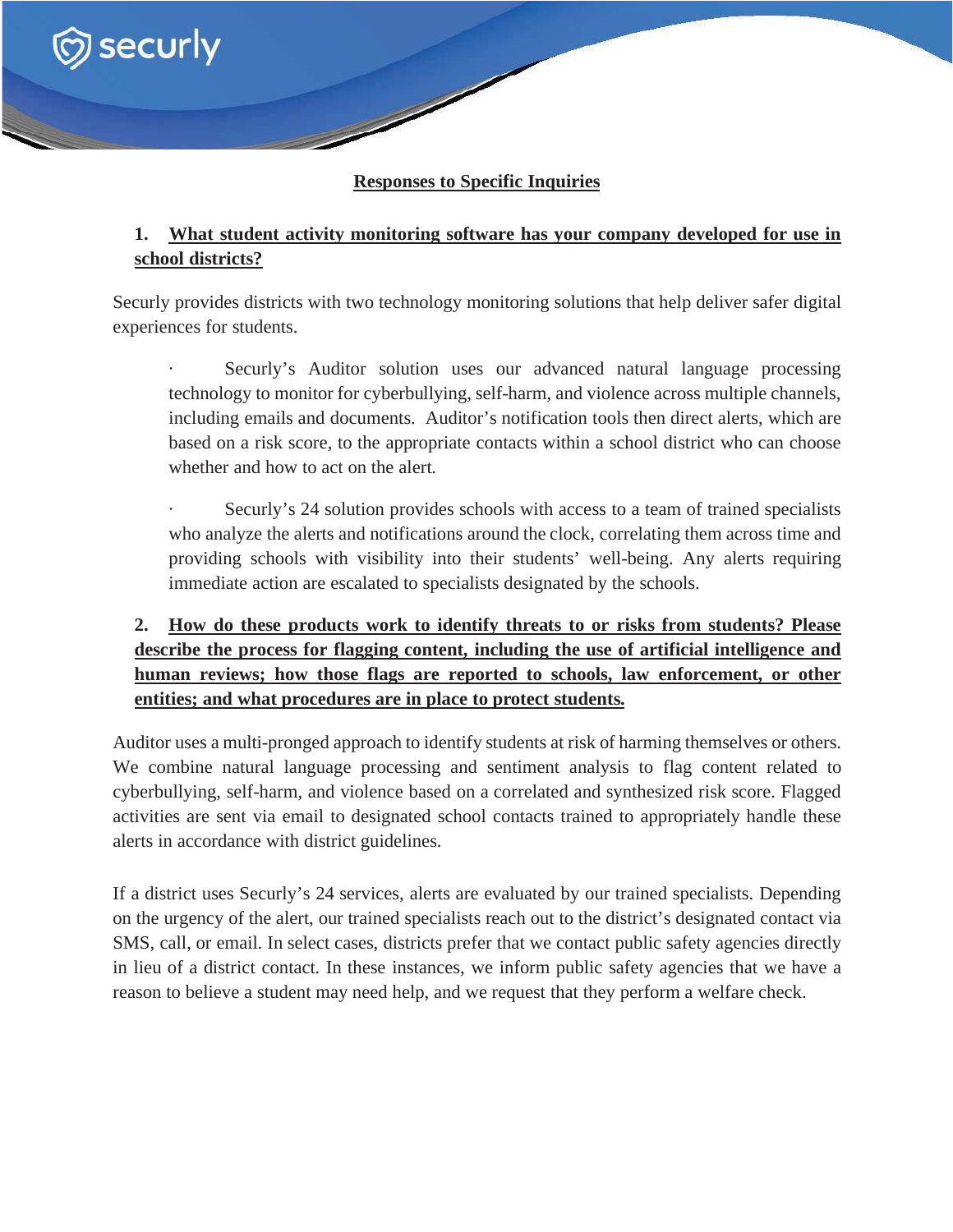

The focus of our products is to identify students who need assistance, and roughly 80% our alerts are related to suicide, self-harm, and depression (as shown in the graph below).



Below are two examples of individual student activity related to self-harm that resulted in a phone call to designated school district contacts:



Types of alerts for Fall 2020 and Spring 2021 (rate per 10k students)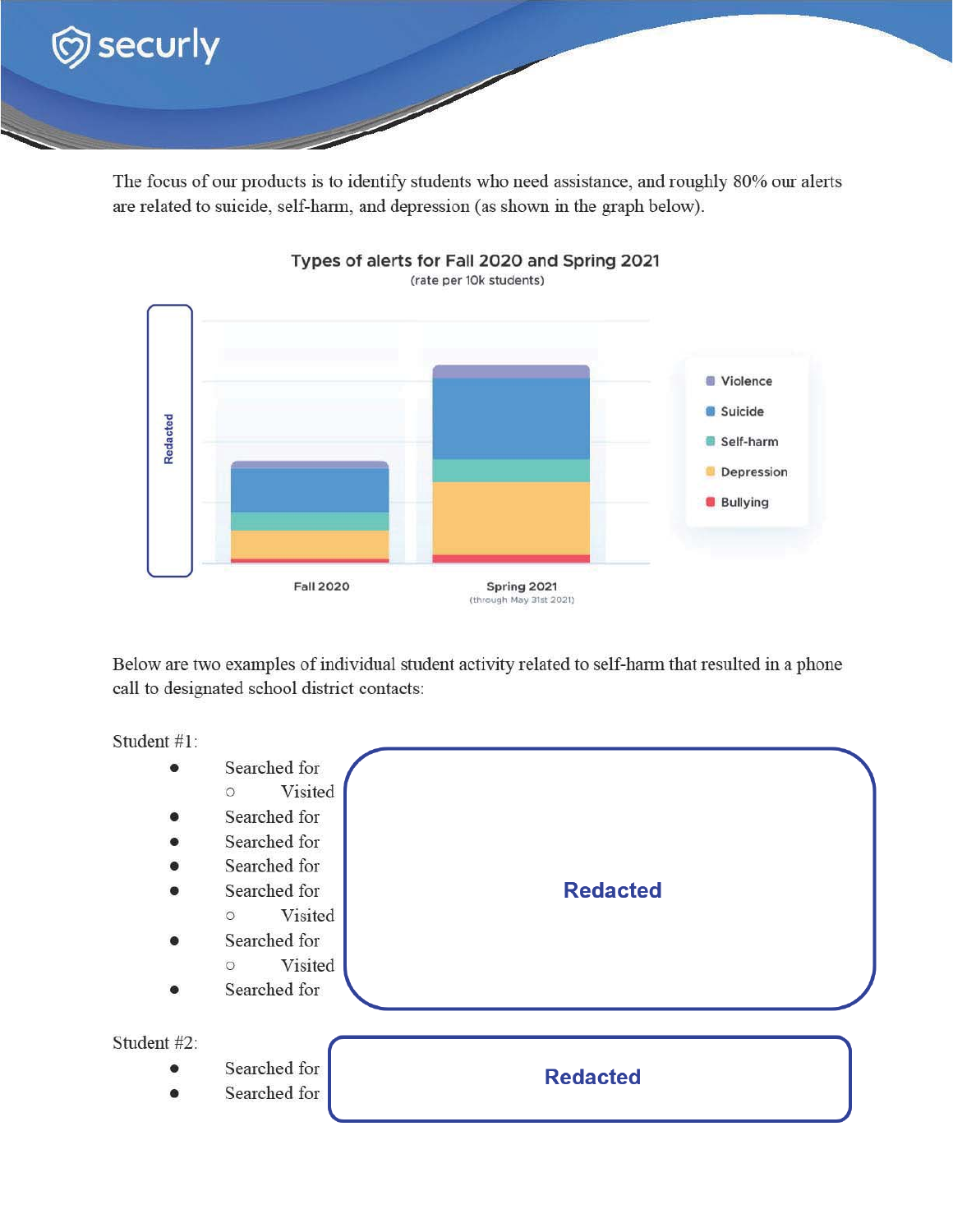

Alerts that fall outside the scope of self-harm are held to similarly well-vetted standards, and only items that have the potential to harm others are flagged for further review. As an example, 'how do I build a bomb' would be escalated to schools' designated contacts, but 'how do I buy weed' would not. Below is an example of one student's activity related to violence that resulted in a phone call to the designated school district contact:

Student #3



#### **3. How many school districts have purchased and/or are currently using your products?**

We are unable to respond to this question in an open letter due to its commercially sensitive nature, but we can provide the information confidentially.

## **4. How much does your company charge school districts for use of your services?**

# **a. Please provide a comparison of the free and premium services you provide to schools. Please include whether data privacy measures differ across services.**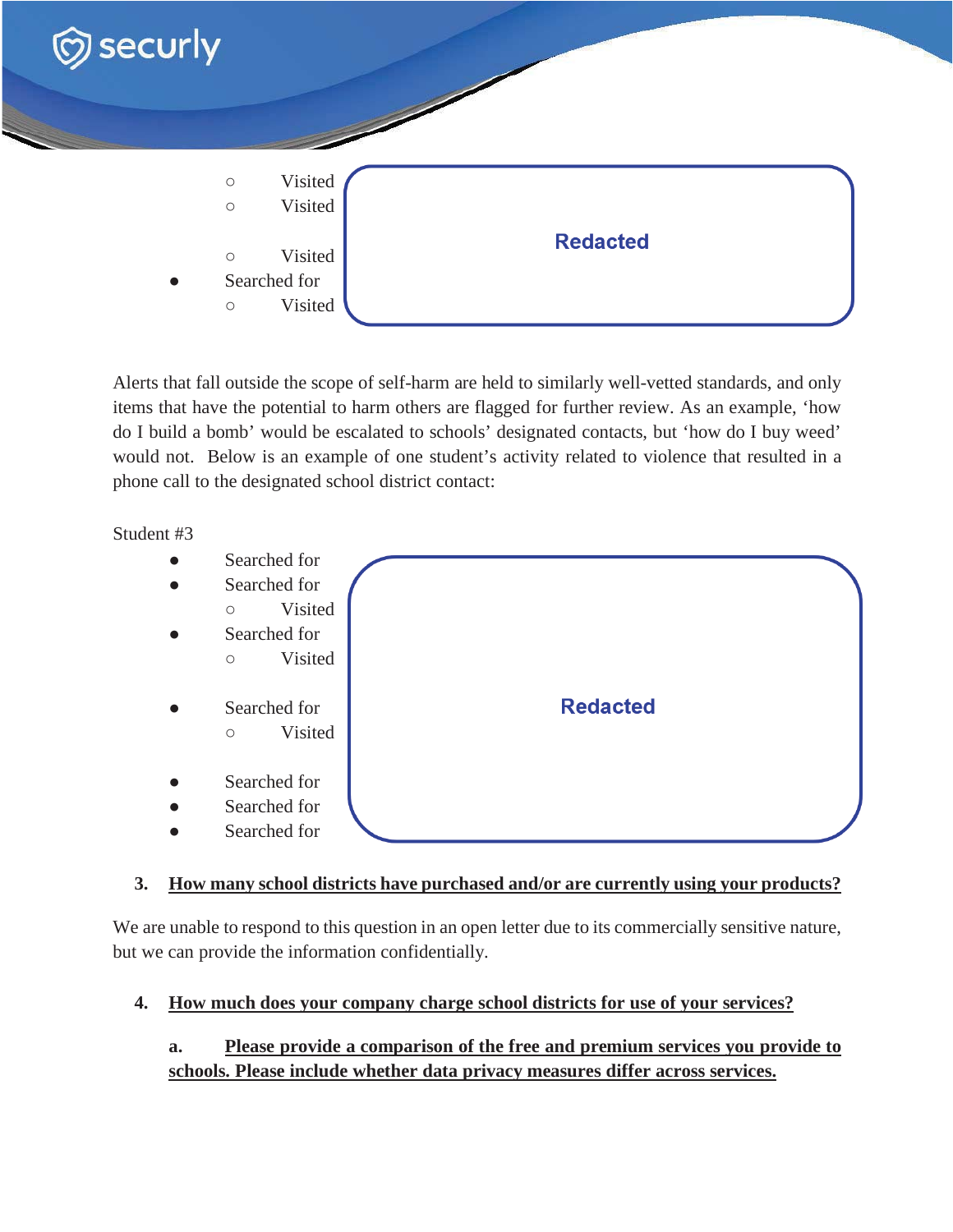

We are unable to respond to this question in an open letter due to its commercially sensitive nature, but we can provide the information confidentially.

 $\overline{\mathscr{S}}$ 

## **5. How do you test for and correct bias in your products during the design and development process?**

### **a. In particular, do you test your training data and models for bias against particular groups of students, including students of color and LGBTQ+ students?**

We do not collect any student information related to race, ethnicity, or sexual orientation.

Instead, to minimize the potential for bias, we identify negative keywords based on internal analysis as well as school and community feedback, and we take steps to account for those keywords within our alerting framework.

In addition, we take steps to solicit and receive feedback from school districts and students alike to enhance our technology offerings. To take just one example, earlier this year, our Director of Engineering and our Director of Student Safety personally met with a student to listen to concerns around how sites are categorized. Some, but not all, of the student's concerns did have merit. As a result of this meeting our company took immediate action to correct the issues by adjusting certain categorizations.

#### **b. Please describe your process for training AI-powered tools.**

We continually train our engines based on the feedback from our school partners and students. When items have been flagged inappropriately, we aim to address these concerns as soon as possible—meeting with everyone from district leaders to students to discuss areas of potential bias.

It is our mission to ensure our technology is built to protect students. As an example of the work we have put into training our tools, our software is designed not to flag searches wherein a student may be exploring their sexual orientation. It will flag, however, any communications in which a student may use derogatory terms related to another student's sexual orientation within the context of cyberbullying.

## **c. What steps do you take to mitigate bias in training data and models?**

As previously mentioned, we introduce negative key words into our training set and process feedback from school staff and students. We are vigilant for issues in our data and models that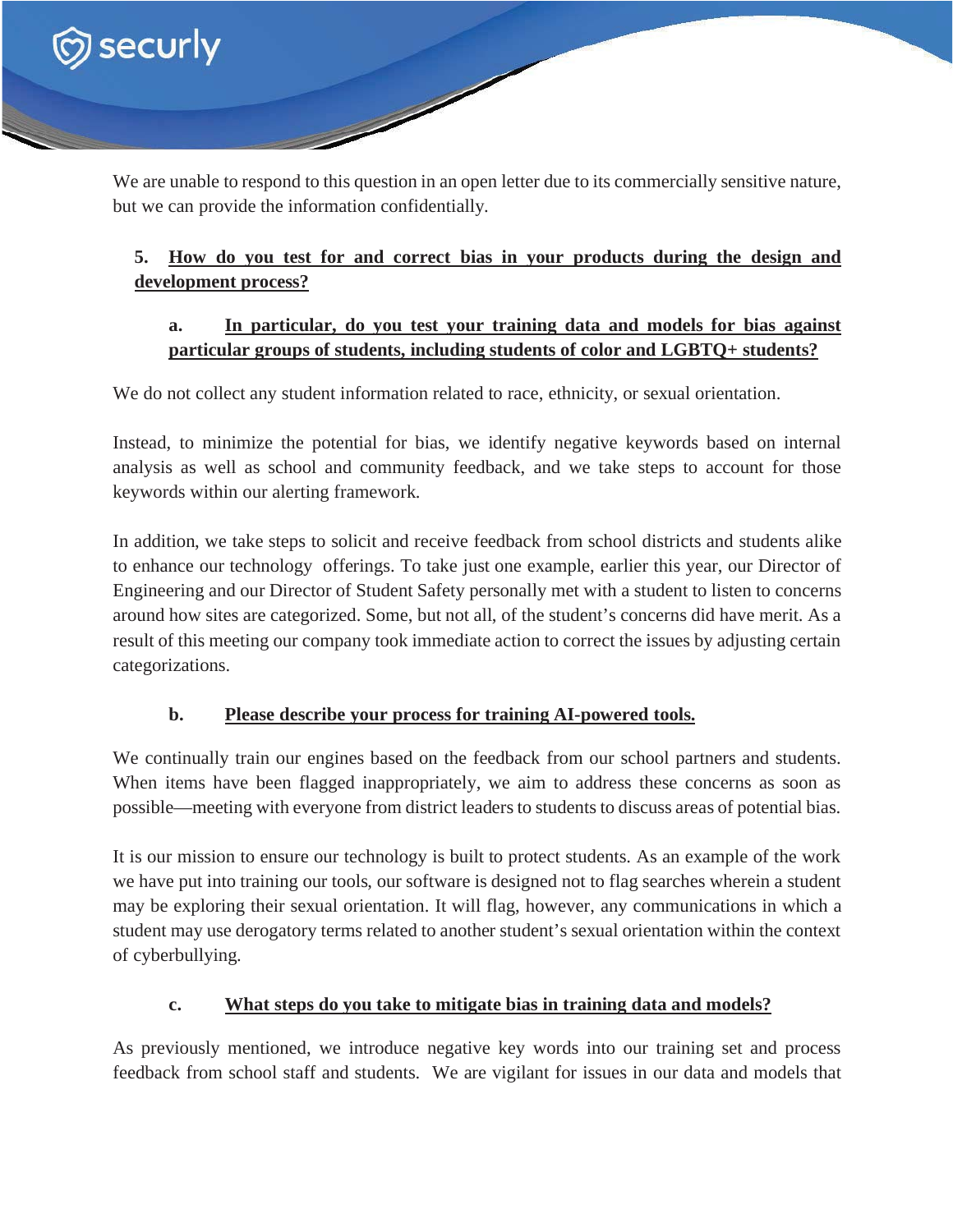

require adjustment, and our Auditor and 24 products remain focused on warning signs for cyberbullying, self-harm, and violence.

# **6. What types of data do your products collect and from where does it collect this data? Please include all categories of information collected, including any personally identifiable information (PII) of students, as defined in FERPA46.**

The types of data we collect in connection with the Auditor and 24 products are described at a high level in our public COPPA Privacy Policy, available here: https://www.securly.com/childrensPrivacy. This includes information collected regarding a student's device as well as information collected automatically from their activity while using school devices or systems.

## **a. How, specifically, does your company use PII and aggregate information (data from which all PII has been removed)?**

We use the data we collect to provide services to schools. Our company uses student names only in order to provide our student safety services. When a flagged activity merits that we communicate to the school's designated contact, we will mention a student's first and last name in that private communication to the designated school contact.

We also may use aggregate or de-identified information to monitor and analyze our services, for technical administration, to understand student usage or other research and analytical purposes, and to improve our services.

# **b. What steps does your company take to de-identify PII before using it for noneducational purposes or sharing it with third parties?**

This is not applicable. We do not de-identify PII for purposes unrelated to the services we provide to schools. We do not share PII with third parties other than those who are helping us provide these services (e.g., PII is encrypted on our servers hosted by AWS).

## **c. With whom does your company share PII about students? With whom does your company share aggregated data from which PII has been removed?**

This is not applicable. We do not share PII or de-identified or aggregated student information with third parties other than service providers (i.e., vendors who support us in our provision of the services to schools).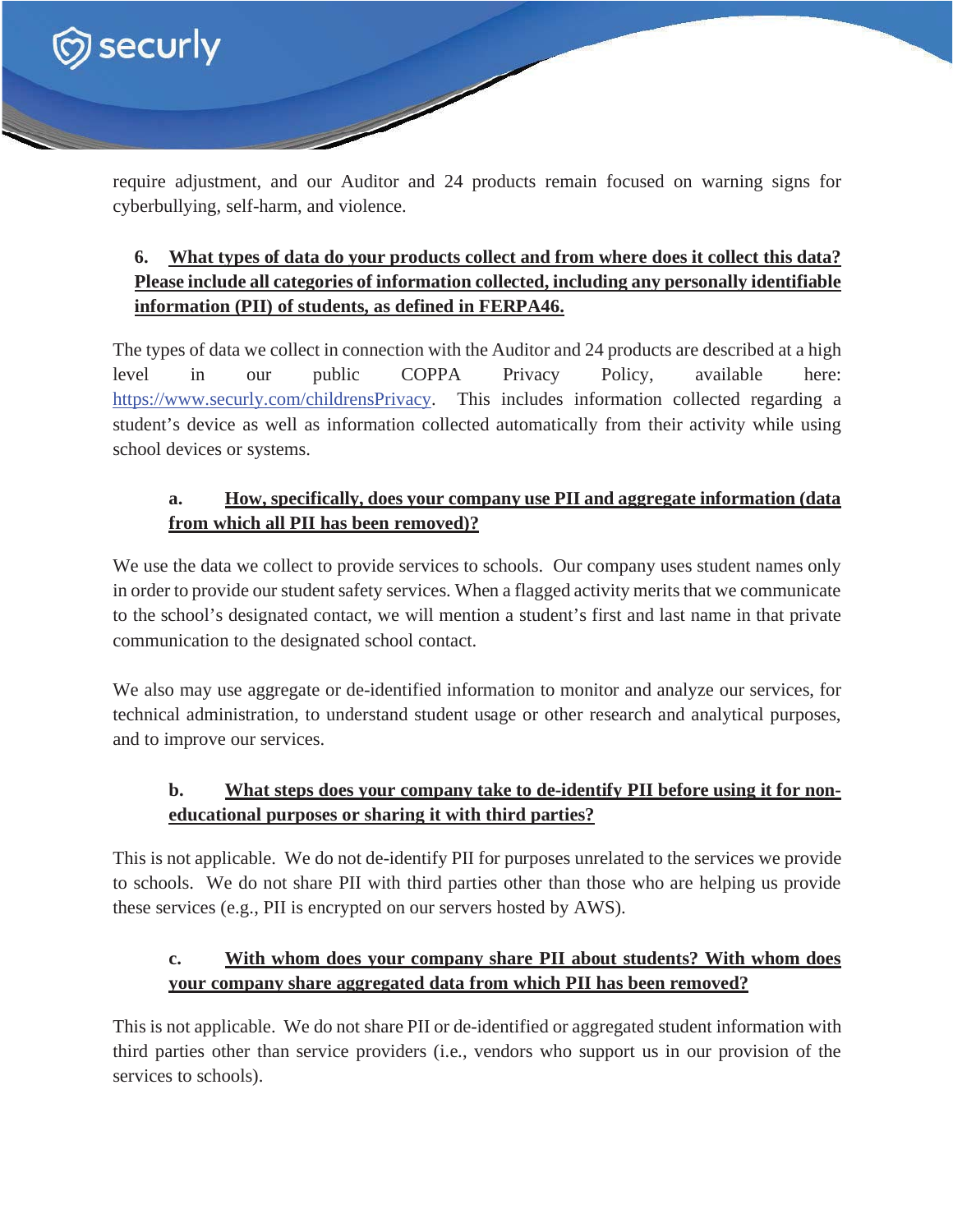

#### **d. How long does your company retain student data, including both PII and aggregate data from which PII has been removed?**

Securly collects and retains information at the direction of the schools to whom we provide services. We rely on schools to inform us when retention of such data is no longer necessary to fulfill Securly's obligations to provide the services, at which point Securly purges the identified data in question.

# **e. How are student data stored, and what steps is your company taking to reduce cybersecurity breaches of student data and to prioritize students' privacy according to relevant federal laws, including FERPA and COPPA?**

We take the security of data very seriously. Information is encrypted on our servers hosted by AWS. We are SOC 2 Type 2 certified; our information security practices, policies, procedures, and operations have been audited by a leading national accounting and advisory firm and found to meet SOC 2 Type 2 standards. In particular, we have a comprehensive information security program including written policies and procedures that we review, adjust, and update periodically as appropriate based on technological and service-related changes as well as the cybersecurity threat landscape.

# **7. How does your company disclose monitoring of student activity to students and their guardians? Does your company make recommendations to its consumers regarding student privacy? If so, please explain and provide any relevant documentation.**

In the context of the Auditor and 24 products, Securly does not have a direct relationship with parents or students; instead, Securly acts as a service provider to school districts. Student use of district-owned technology, however, is typically governed by district-level acceptable use policies. Beyond that, Securly provides a parent kit to all districts. The kits include details regarding the functioning and purpose of Securly's products and options for parental visibility through Securly's products. We strongly encourage these districts to send these kits to parents at the beginning of each school year.

Securly also posts privacy policies, terms of use, and related materials to its website that outline how Securly processes data among other things. Securly provides school districts with access to or copies of these materials, and school districts agree to or acknowledge these materials as part of Securly's typical engagement process. Rather than recommendations, Securly provides school districts with options to configure and customize the products in various ways, based on their facilities' specific needs and safety programs as well as concerns relating to privacy consistent with community-specific factors.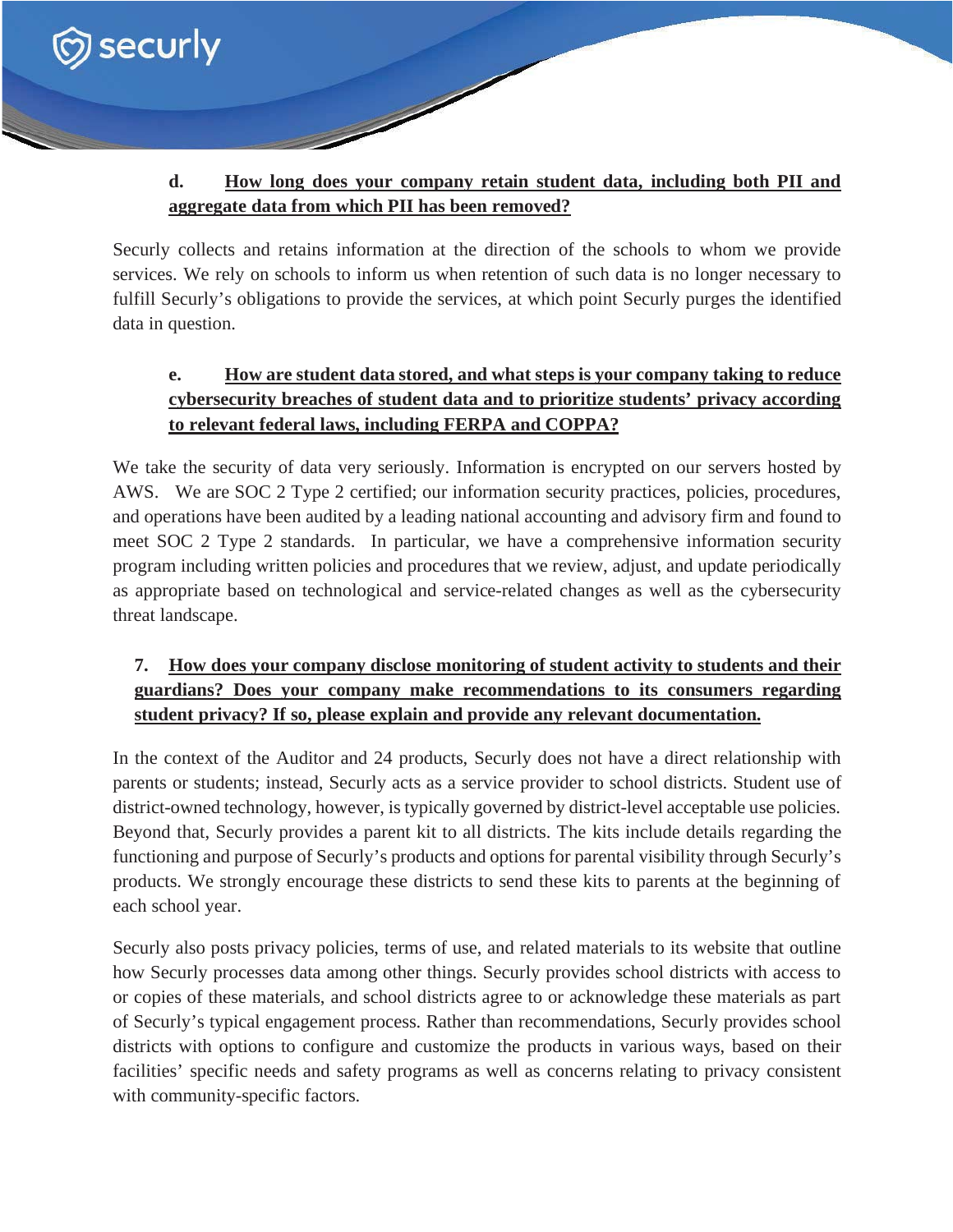

Districts may adopt their own opt-out policies at their own discretion. Examples of such policies can be found on the Internet.

#### **a. What percentage of students and families choose to opt out?**

ි) securly

We do not track this data. It is within the school's discretion to provide an opt-out to their acceptable use policy.

#### **9. Please explain how your company is prioritizing student equity and access.**

The Securly leadership and its nearly 200 employees are deeply committed to diversity within the academic communities that Securly supports. We have taken steps to consider this country's broad and diverse school-age population as part of our products and services. We believe in protecting all students from the harms of cyber bullying, self-harm, and violence, particularly in an era of increased social anxiety and depression for youth.

## **a. Do you track whether your product disproportionately flags students in a protected class, such as students of color and LBGTQ+ students?**

We do not collect data on a student's race, ethnicity, or sexual orientation and therefore do not have access to information on how many flagged incidents come from students of color and/or LGBTQ+ students.

# **b. Does your company track whether schools' use of the information provided by your product disproportionately affects students in a protected class, such as students of color and LBGTQ+ students?**

We do not track that information. Our intent is to provide schools with the information necessary to protect students, and our Auditor and 24 products focus on warning signs of cyber-bullying, self-harm, and violence.

## **c. Please describe any steps your company has taken to detect and mitigate the disproportionate impact of your product once it has been released.**

As mentioned previously, we opt for proactive efforts to mitigate bias. We are also open to and regularly engage in conversations with school districts and students on these issues and remain vigilant for additional ways to enhance these efforts. Although we do not collect any student data related to race, ethnicity, or sexual orientation, in the event that students, districts, or others in our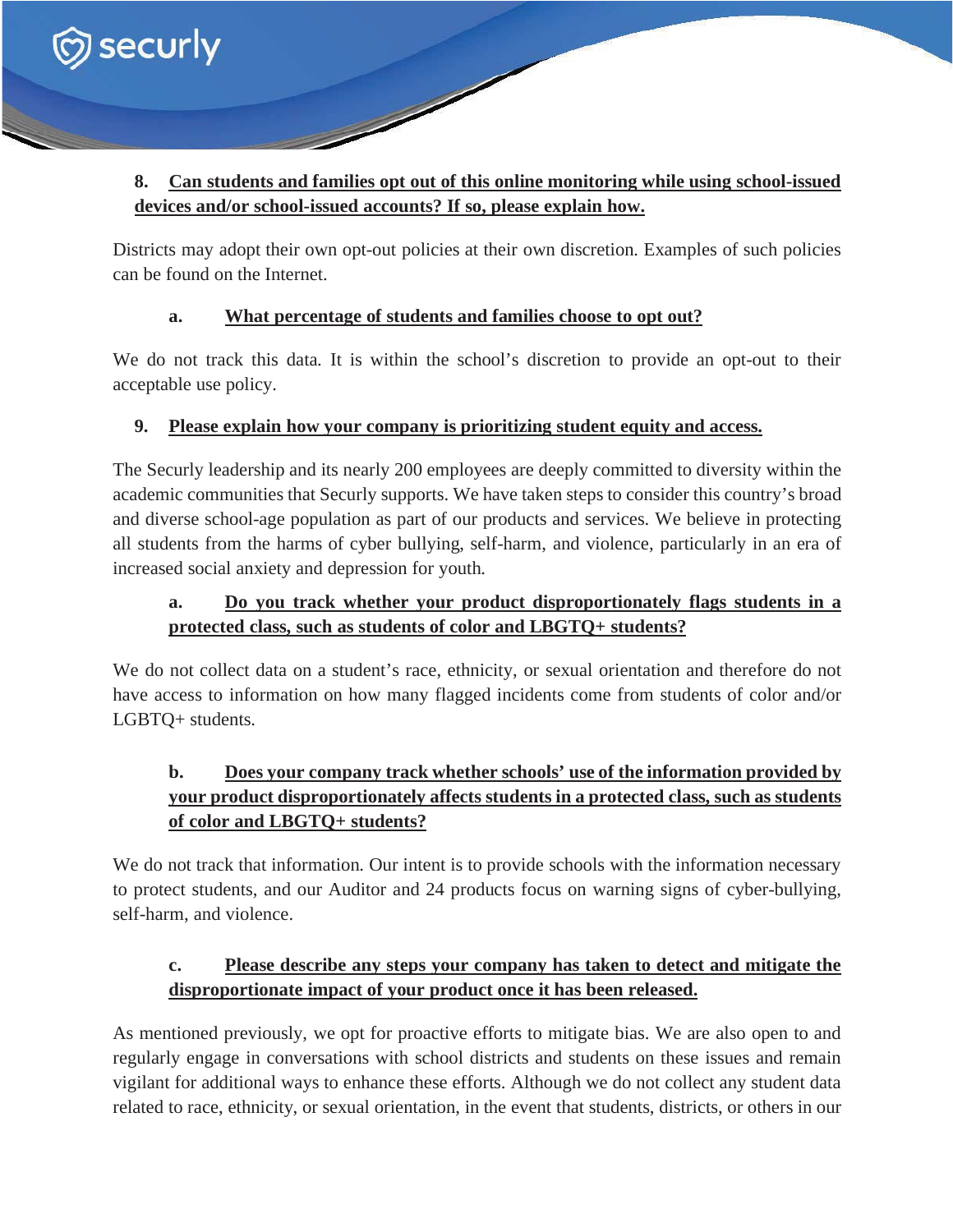

community report that bias may exist in our algorithms, our team investigates such reports and takes appropriate action.

# **10. In how many instances have your products flagged student activity? Please provide a breakdown of the number and types of flags across all your products, including reasons the activity was flagged.**

We have partnered with schools to provide immediate safety assistance in connection with 1,393 student alerts, in addition to more commonplace flagged warning signs. As outlined in response to Question 2 above, roughly 80% of our alerts are related to suicide, self-harm, and depression. More generally, we are unable to respond to this question in an open letter due to its commercially sensitive nature, but we can provide further information confidentially.

# **a. Please provide a demographic breakdown, including by race/ethnicity and LGBQT+ status (if known), of students whose activity has been flagged within the last twelve months.**

As mentioned, we do not collect data on a student's race, ethnicity, or sexual orientation and therefore do not have access to information on how many flagged incidents come from students of color and/or LGBTQ+ students.

# **11. When your products are made available to schools, are they set to continue monitoring students outside of school hours by default?**

Due to the nature of the Auditor and 24 products, we monitor students both during and outside of school hours. By purchasing Auditor and 24, schools are able to deploy our solutions to flag, assess, and alert for warning signs outside of school hours, but schools deploy these tools only on school devices, school email systems, and school document systems.

## **a. If so, what percentage of schools and/or students opt out of this default setting?**

Schools can customize various details relating to the alerts they receive, including the extent to which and how they receive alerts after hours, but we do not systematically track school decisionmaking on these points. Student opt-out options vary depending on the district's acceptable use policy.

# **b. If not, are schools able to set the product to monitor students outside of school hours? What percentage of schools use this setting?**

As mentioned above, Auditor and 24 are deployed only school devices, school email systems, and school document systems.